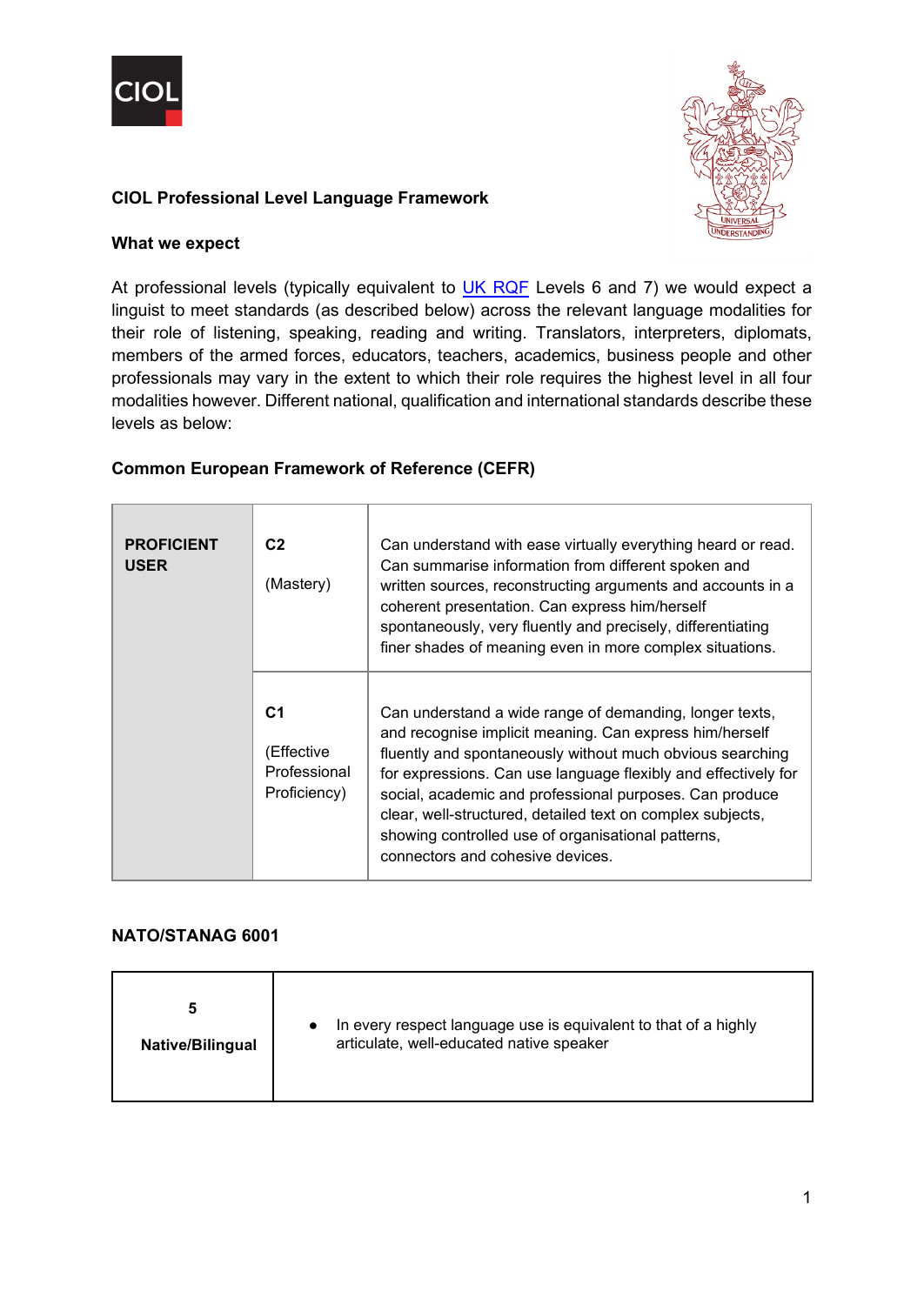

| 4<br><b>Expert</b>       | Can understand/produce<br>language appropriate for all topics, situations and<br>$\circ$<br>purposes, e.g., negotiations, lectures/ position papers<br>language adapted to specific audiences<br>$\circ$<br>precise and efficient language for all professional<br>$\circ$<br>purposes, for persuasion and for elaborations on highly<br>abstract topics<br>Demonstrates a vast vocabulary, and the ability to<br>$\bullet$<br>understand/express subtleties, nuances and culturally<br>appropriate references<br>Language use reflects the socio-cultural standards of the country or<br>area where the language is natively spoken                 |
|--------------------------|------------------------------------------------------------------------------------------------------------------------------------------------------------------------------------------------------------------------------------------------------------------------------------------------------------------------------------------------------------------------------------------------------------------------------------------------------------------------------------------------------------------------------------------------------------------------------------------------------------------------------------------------------|
| 3<br><b>Professional</b> | Can understand/produce<br>formal and informal language for most social and<br>$\circ$<br>professional situations, e.g., business meetings,<br>conferences, reports on complex issues<br>well-structured language relating to abstract topics and<br>$\circ$<br>hypotheses, including technical discussions in his/her field<br>of specialisation<br>detailed arguments for and against different opinions<br>$\circ$<br>language to convey implicit information, inferences, and<br>$\circ$<br>emotional overtones<br>Repetition is rarely requested, has a natural flow, without searching<br>for words<br>Is easily understood by native speakers. |

## **United Nations**

The United Nations describes their equivalent of NATO/STANAG 6001 Level 4 as below:

## **UN Level IV: Expert Language Competence**

- i. Use the language efficiently and flexibly, consistently maintaining a high degree of fluency, accuracy and precision.
- ii. Function in a large variety of demanding contexts and situations, even adverse or unpredictable, when dealing with a wide range of matters, even highly specific or sensitive, in the personal, public and professional domains.
- iii. Show an excellent command of a wide range of linguistic and pragmatic competences and of social language conventions to meet any communication need.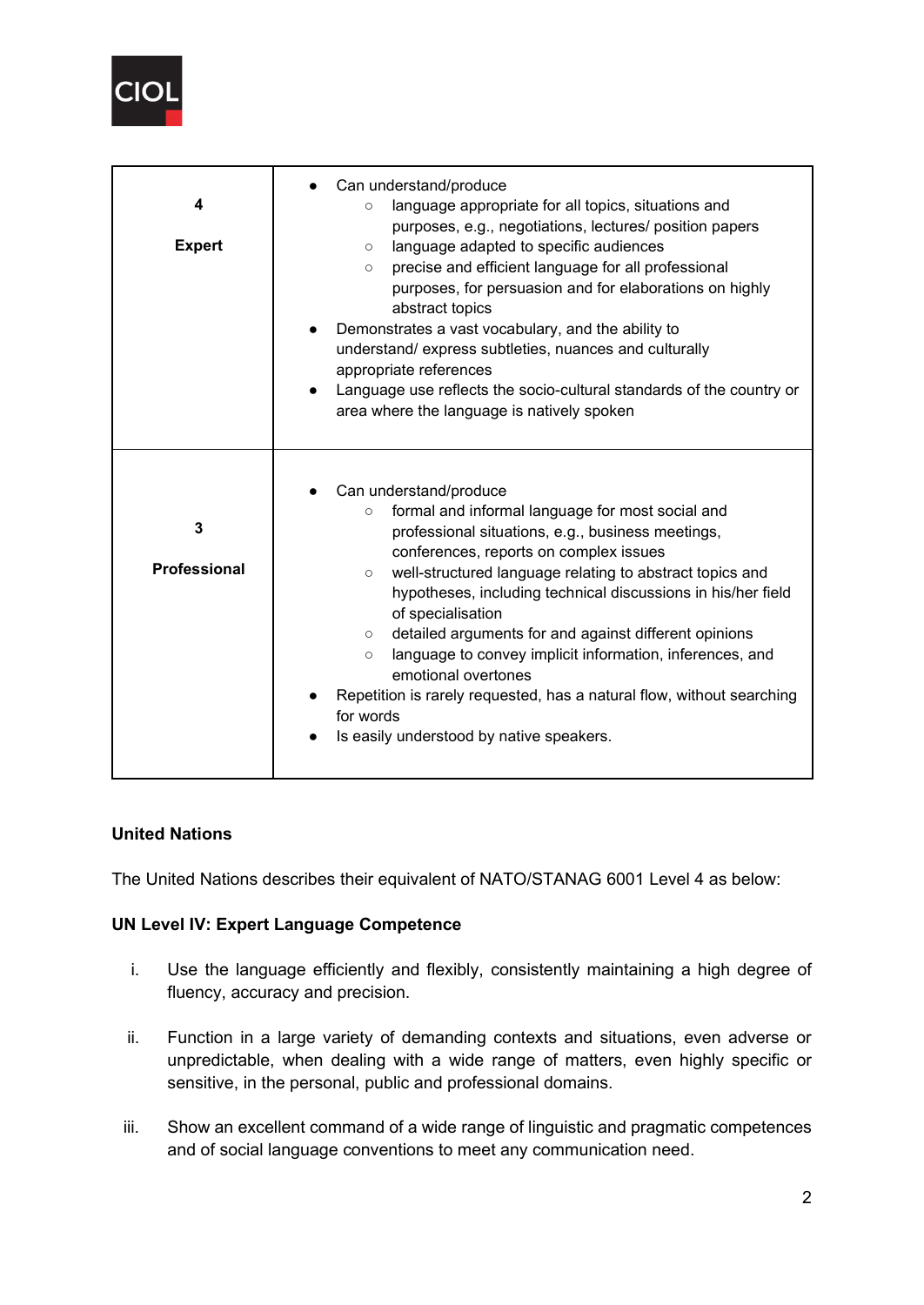

iv. Respond to and follow up on any required action appropriately and without hesitation. Use reference resources to enhance communication with sophisticated precision.

**Reading** - Thoroughly understand linguistically and/or conceptually complex written texts of different genres and lengths, capturing implicit meanings and subtleties, concrete or abstract, even in unfamiliar contexts. Understand a wide range of idiomatic and figurative language, and sociocultural references.

**Spoken** - Take part fluently in a variety of demanding situations, arguing opinions skilfully, building on different contributions, and showing the ability to take the lead and to intervene diplomatically. Produce a wide range of spoken texts with different purposes. Relay and synthesize information contained in texts of varied typology and complexity in oral or written communication

**Listening** - Understand without any notable effort, capturing implicit meanings and subtleties, linguistically and/or conceptually complex texts delivered at an average to fast rate, in a range of non-standard varieties, even in unfavourable situations. Understand a wide range of idiomatic and figurative language, and sociocultural references.

**Written** - Write reasonably complex and/or long texts in different genres. In demanding written exchanges, respond effectively, confidently matching register and style to the communicative situation. Relay and synthesize information contained in texts of varied typology and complexity in oral or written communication. Proofread or edit own texts or texts produced by others

| <b>UK Academic</b><br><b>Qualifications</b> | <b>RQF</b><br>Level | <b>CEFR</b>                                                    | <b>NATO/UN</b> |
|---------------------------------------------|---------------------|----------------------------------------------------------------|----------------|
| <b>Masters</b>                              | Level 7             | C1/C2 (depending on<br>focus/modality<br>writing/speaking etc) | Level 4 to 5   |
| Degree                                      | Level 5/6           | B2/C1 (depending on<br>degree content)                         | Level 3 to 4   |

## **Broad read-across to UK Academic standards**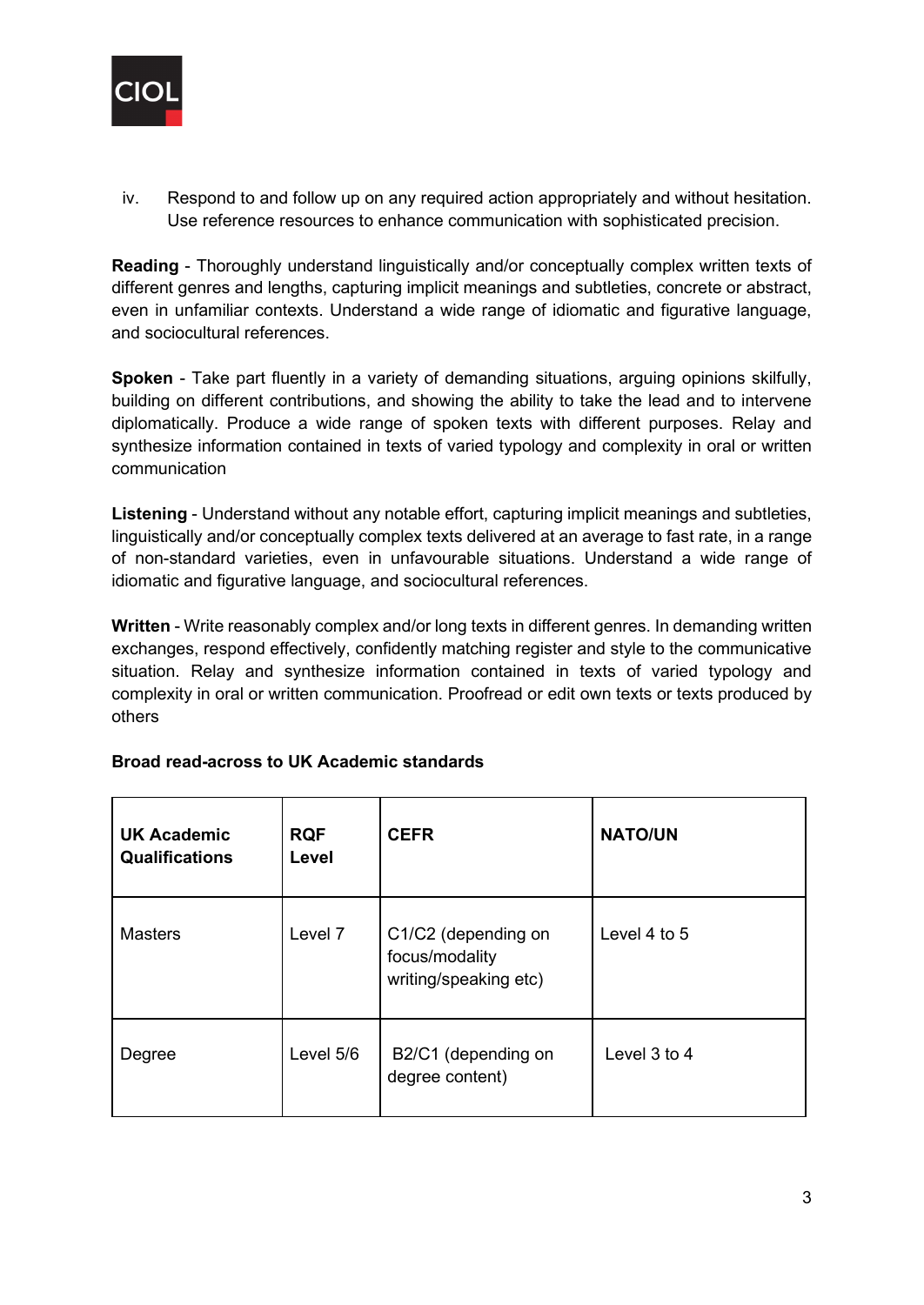

## **CIOL Qualifications (CIOLQ)**

CIOLQ's interpreter and translator qualifications are developed to meet professional language standards and are regularly reviewed to ensure that they remain relevant, reliable and valid. Created by language professionals they are designed to allow candidates to demonstrate the highest levels of interpreting and translating. They are widely recognised by government departments, agencies, business organisations and public services.

## **CIOL Qualifications Diploma in Public Service Interpreting [\(DPSI\)](https://www.ciol.org.uk/sites/default/files/Qualification%20spec-DPSI-update181120.pdf)**

The DPSI is registered on the Ofqual Regulated Qualifications Framework [\(RQF\)](https://www.gov.uk/what-different-qualification-levels-mean/list-of-qualification-levels) at Level 6.

#### **Equivalencies**

- Degree with honours for example Bachelor of the Arts (BA) hons
- C1 level (Effective Professional Proficiency) as described in the CEFR Common European Framework of Reference for languages (see above)

#### **DPSI Recommended level of linguistic proficiency**

Candidates entering for the DPSI should speak two languages fluently (C1 level) – English and another language – and be able to interpret (consecutively and simultaneously) and translate both into and out of English. Candidates are expected to be familiar with procedures and specialist vocabulary relating to chosen public service pathway. These are tested in all of the examination tasks both in English and the other language.

## **DPSI Outcomes Tested**

- Able to consecutively interpret between English and other language with accuracy, completeness and coherence.
- Able to deliver interpretation between English and other language smoothly and clearly, switching easily between languages and techniques with competence.
- Able to interpret between English and other language and vice versa using appropriate vocabulary, grammar and pronunciation.
- Able to convey written information orally from other Language into English with completeness, accuracy and appropriateness.
- Able to convey written information orally from other Language into English with fluency and clear and distinct pronunciation.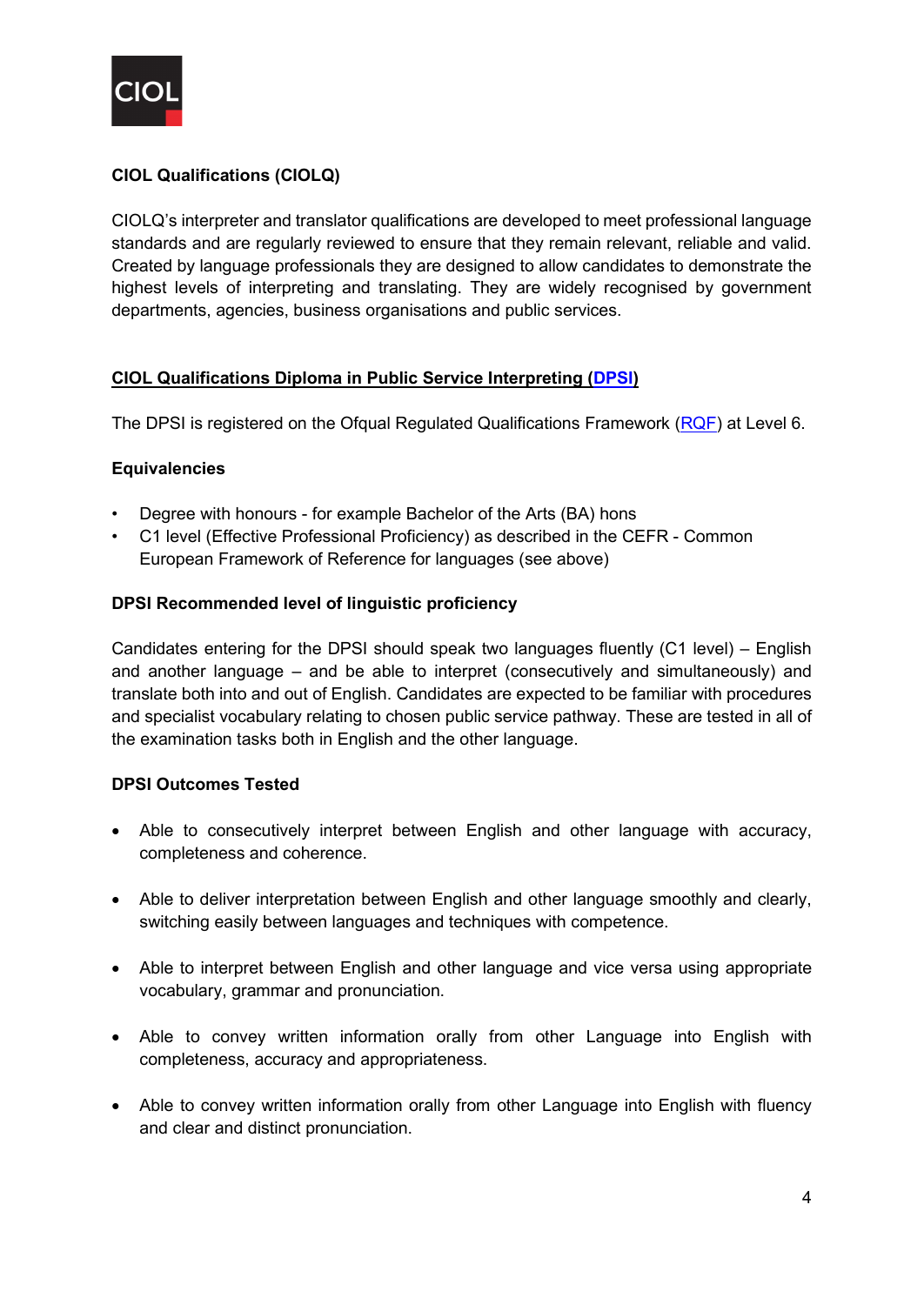

- Able to convey an accurate translation of the source text without omissions, additions or distortions.
- Able to provide a text which reads like an authentic piece of writing in the target language with good coherence and sentence structure and linkages.
- Able to provide a well-presented text suitable for the intended purpose displaying good awareness of intercultural differences.

## **CIOL Qualifications Diploma in Translation [\(DipTrans\)](https://www.ciol.org.uk/sites/default/files/Qualification%20spec-DipTrans.pdf)**

The Diploma in Translation is registered on the Regulated Qualifications Framework (RQF) at Level 7.

## **Equivalencies**

- Master's Degree
- Postgraduate Certificate or Diploma in Translation
- C2 level (Mastery) as described in the CEFR Common European Framework of Reference for languages (see above)
- European Qualification Framework Level 7
- DipTrans also meets the standards of the National Occupational Standards in Translation (Professional Translator) and is recognised by the [Association of Translation](https://www.ciol.org.uk/sites/default/files/CIOLQ%20ATC%20Qualification%20Equivalencies%20for%20ISO%20Final_0.pdf)  Companies [for ISO 17100](https://www.ciol.org.uk/sites/default/files/CIOLQ%20ATC%20Qualification%20Equivalencies%20for%20ISO%20Final_0.pdf)

#### **DipTrans Recommended level of linguistic proficiency**

The CIOL Qualifications Level 7 Diploma in Translation tests professional translating skills at a postgraduate level of competence and the ability to produce appropriate texts in the target language which are fully and wholly ready for direct publication under time pressure.

## **DipTrans Outcomes Tested**

- Able to produce translation of general and semi-specialised text that shows the correct transfer of information and evidence of comprehension and accuracy, transfer of names, dates and figures.
- Able to produce translation of general and semi-specialised text that is grammatically sound, cohesive and coherent, as well as well organised and accurate in punctuation, orthography and accentuation.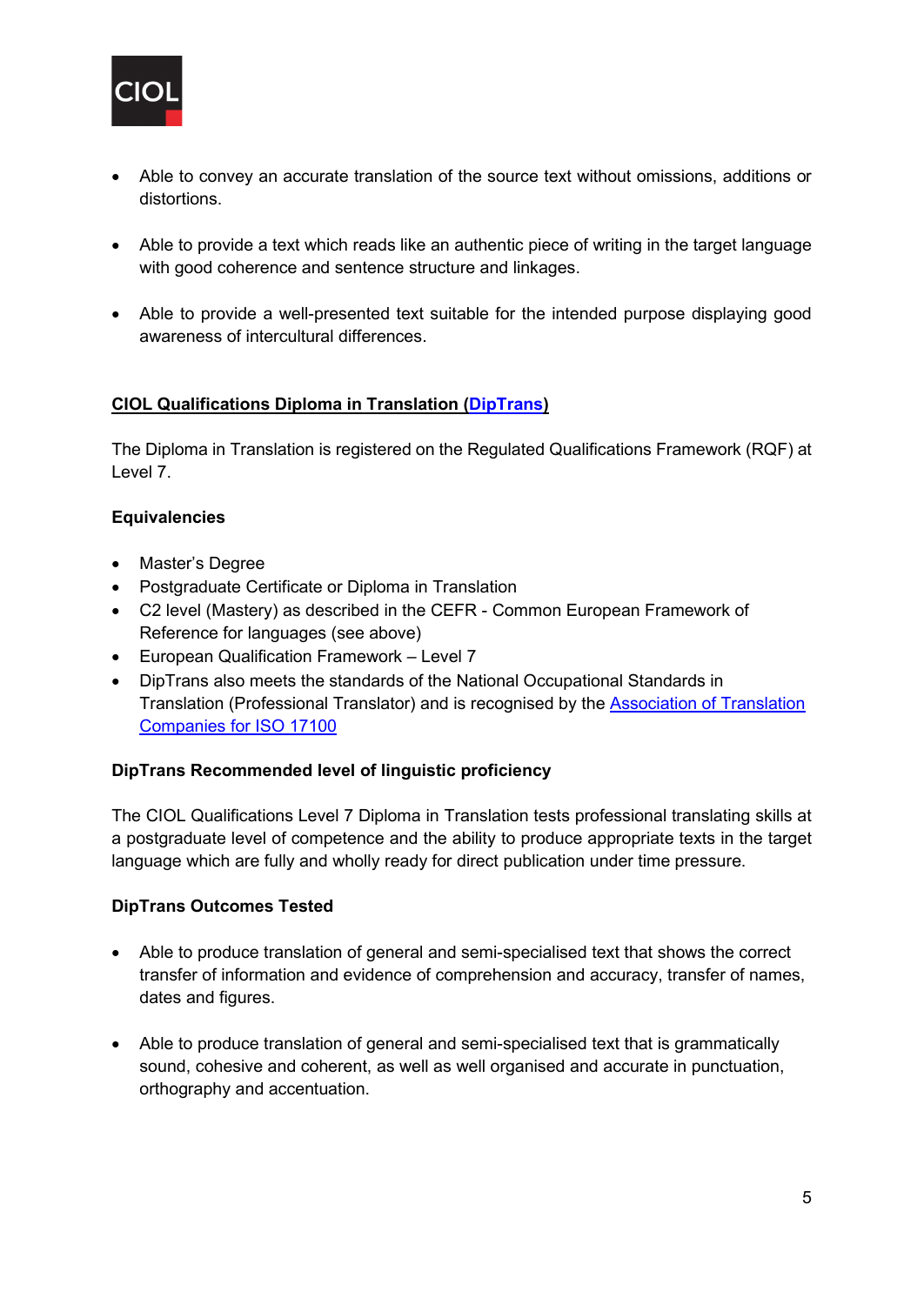

# **CIOL Qualifications Certificate in Translation [\(CertTrans\)](https://www.ciol.org.uk/sites/default/files/30647%20Cert%20Trans%20Spec%20FNL.pdf)**

The Certificate in Translation is registered on the Regulated Qualifications Framework (RQF) at Level 6.

## **Equivalencies**

- Degree with honours for example Bachelor of the Arts (BA) Hons, Bachelor of Science (BSc) Hons
- Degree apprenticeship
- Graduate Certificate
- Graduate Diploma
- Level 6 Vocational Award, Certificate or Diploma
- CEFR language proficiency C1 level

#### **CertTrans Recommended level of linguistic proficiency**

The CIOL Qualifications Level 6 Certificate in Translation tests translating skills at a graduate/post graduate level of competence and the ability to produce appropriate texts in the target language in a working context under time pressure.

#### **CertTrans Outcomes Tested**

Unit 01- General Translation Skills

- LO1: Be able to produce translation of a general text that shows accurate transfer of information
- LO2: Be able to produce translation of a general text that is grammatically sound, cohesive and coherent in the target language

Unit 02 – Business and Commercial Translation Skills

- LO1: Be able to produce translation of a semi-specialised text that shows accurate transfer of information
- LO2: Be able to produce translation of a semi-specialised text that is grammatically sound, cohesive and coherent in the target language

Unit 03 – Government and Public Service Translation Skills

- LO1: Be able to produce translation of a semi-specialised text that shows accurate transfer of information
- LO2: Be able to produce translation of a semi-specialised text that is grammatically sound, cohesive and coherent in the target language